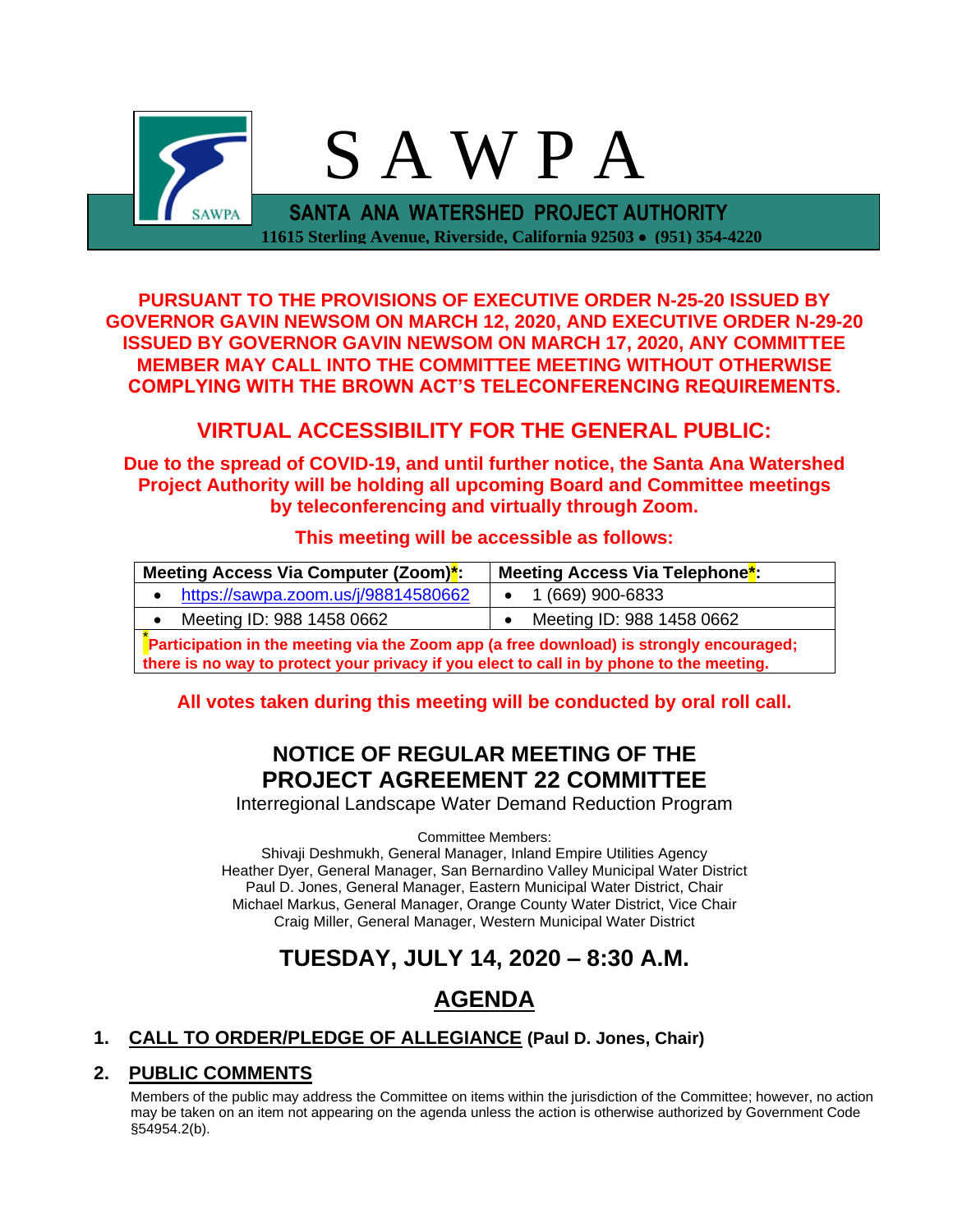### **3. APPROVAL OF MEETING MINUTES: MARCH 10, 2020**

### **4. COMMITTEE DISCUSSION/ACTION ITEMS**

**A. APPROVAL OF COST SHARE ALLOCATION – ENHANCEMENTS TO WATERSHED-WIDE WATER BUDGET DECISION SUPPORT TOOL (PA22#2020.8) Presenter:** Ian Achimore **Recommendation:** Approve staff's recommended funding allocation for the upper watershed SAWPA member agencies based on population, square mileage and parcel amount in their service areas to acquire three-inch aerial imagery for the Enhancements to Watershed-Wide Water Budget Decision Support Tool Project and their own uses.

#### **B. SANTA ANA RIVER CONSERVATION AND CONJUNCTIVE USE PROGRAM (SARCCUP) SMARTSCAPE TASK COMPLETION (PA22#2020.9) Presenter:** Ian Achimore **Recommendation:** Receive and file.

#### **C. SANTA ANA RIVER CONSERVATION AND CONJUNCTIVE USE PROGRAM (SARCCUP) WATER BUDGET ASSISTANCE (PA22#2020.11) Presenter:** Ian Achimore **Recommendation:** Receive and file.

**D. EMERGENCY DROUGHT GRANT PROGRAM – SUMMARY COMPLETION REPORT (PA22#2020.10) Presenter:** Mark Norton **Recommendation:** Receive and file.

## **5. FUTURE AGENDA ITEMS**

\_\_\_\_\_\_\_\_\_\_\_\_\_\_\_\_\_\_\_\_\_\_\_\_\_\_\_\_\_\_\_\_\_\_\_\_\_\_\_

### **6. ADJOURNMENT**

#### **PLEASE NOTE:**

Americans with Disabilities Act: Meeting rooms are wheelchair accessible. If you require any special disability related accommodations to participate in this meeting, please contact (951) 354-4220 or kberry@sawpa.org. Notification at least 48 hours prior to the meeting will enable staff to make reasonable arrangements to ensure accessibility for this meeting. Requests should specify the nature of the disability and the type of accommodation requested.

Materials related to an item on this agenda submitted to the Commission after distribution of the agenda packet are available for public inspection during normal business hours at the SAWPA office, 11615 Sterling Avenue, Riverside, and available at www.sawpa.org, subject to staff's ability to post documents prior to the meeting.

#### **Declaration of Posting**

I, Kelly Berry, Clerk of the Board of the Santa Ana Watershed Project Authority declare that on July 7, 2020, a copy of this agenda has been uploaded to the SAWPA website at [www.sawpa.org](http://www.sawpa.org/) and posted at the SAWPA office, 11615 Sterling Avenue, Riverside, California.  $\sqrt{s}$ 

Kelly Berry, CMC